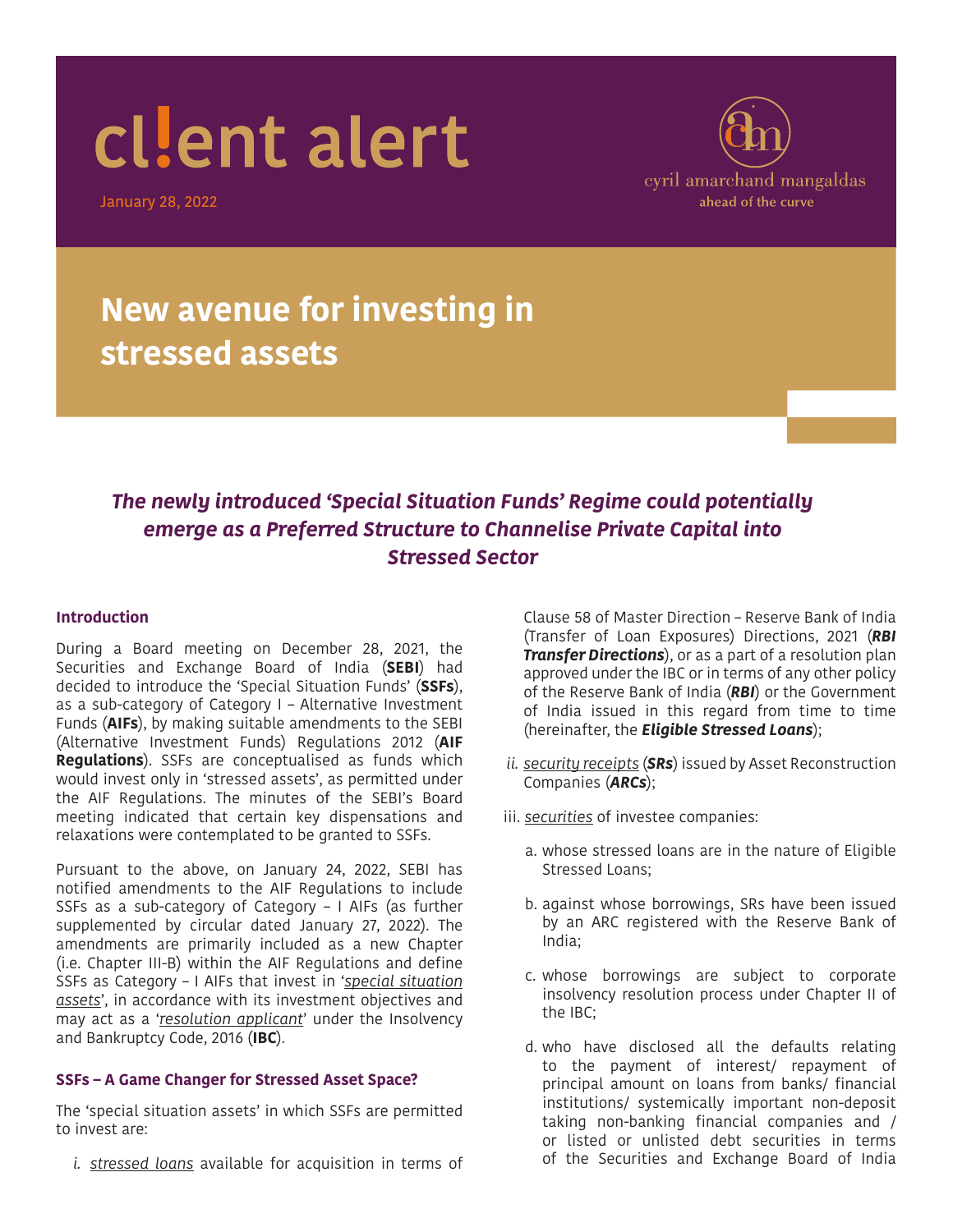January 28, 2022



(Issue of Capital and Disclosure Requirements) Regulations, 2018, and such payment default is continuing for a period of at least ninety calendar days, after the occurrence of such default.

Provided that in case of sub-clauses (c) and (d) above, the credit rating of the financial instruments or credit instruments or borrowings of the company has been downgraded to "D" or equivalent;

v. Any other asset as may be specified by SEBI from time to time.

#### Other key features of SSFs are as follows:

- The restriction on Category I AIFs, of investing not more than 25% of their investable funds in one portfolio company, has not been made applicable to SSFs. Hence, SSFs should be able to invest up to 100% of their investable funds in a single special situations asset and may set up specific schemes targeting specific special situations asset.
- SSFs require to have a minimum corpus of INR 100 crore, and that SSFs would have to raise a minimum commitment of INR 10 crore from each investor. This limit is lower for Accredited Investors at INR 5 crore per investor. However, the amended AIF Regulations indicate that SEBI may make further modifications to the above thresholds in the future.
- SSFs can invest in units of other SSFs, but not in associates or SSFs managed or sponsored by the same manager/ sponsor or associates or its manager/ sponsor units of non-SSF AIFs and also not in units of any non-SSF AIFs.
- An SSF's investment in stressed loans under Clause 58 of the RBI Transfer Directions shall be subject to a lock-in requirement as may be prescribed by SEBI, which is currently 6 months.

#### **Key Considerations:**

• As per the definition of 'stressed situation asset', acquisition of stressed loans from individual lenders by the SSFs is not permitted as Clause 58 of the RBI Transfer Directions contemplates acquisition of loans only pursuant to a resolution plan as approved by the lenders under the Reserve Bank of India (Prudential Framework for Resolution of Stressed Assets)



Directions, 2019 (**June 7 Directions**) or as approved under the IBC. It is relevant to note that for clause 58 to operate vis-à-vis SSFs, RBI will have to update the annexure to the RBI Transfer Directions to include SSFs.

- AIFs benefit from a favourable regulatory regime, which permits them to raise capital from both domestic and non-resident investors, subject to certain reporting obligations. Additionally, considering that 'trusts' are proven structures for AIFs, SSFs can be expected to work well for tranching exposure in stressed assets, akin to asset reconstruction trusts set up by ARCs providing for structured returns. From a tax perspective, SSFs should benefit from the tax pass through regime available to Category I AIFs, although some clarity in respect for income from exposure to Eligible Stressed Loans would be helpful.
- SSFs would have the ability to invest in both securities and eligible stressed loans of stressed companies and also subscribe to SRs issued by ARCs. SSFs are also permitted to act as a 'resolution applicant' under the IBC through which the SSF can acquire the debt as well as securities, including shares of stressed companies undergoing a corporate insolvency resolution process under the IBC. Therefore, SSFs can be used to provide a complete exit to the lenders and control the revival of the stressed company, without any restriction on investment concentration.
- Investors, especially stressed credit funds, have frequently used the ARC route (mainly by partnering with existing ARCs) to invest in stressed loans in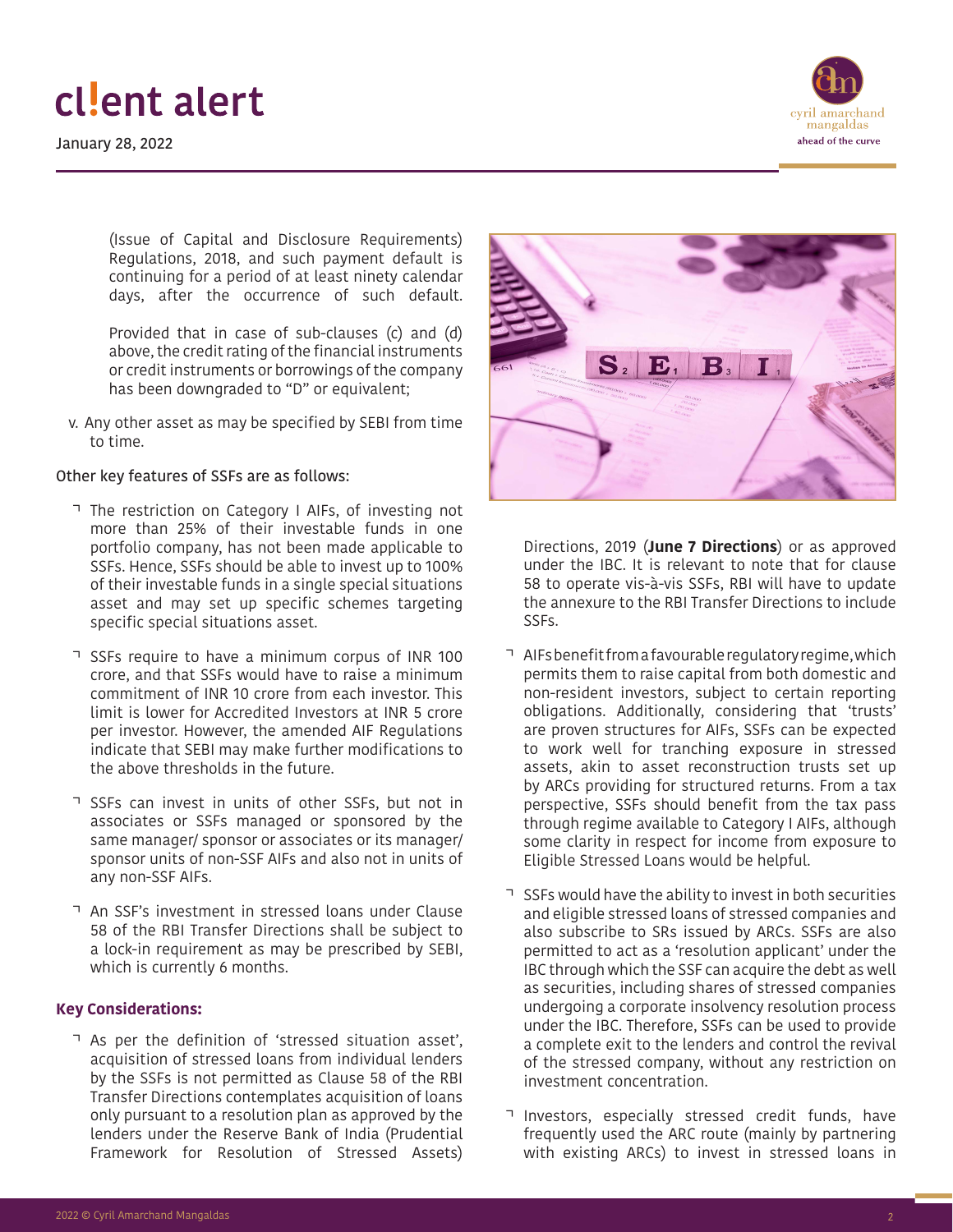January 28, 2022



India. Few funds have also invested in ARCs in India (as a sponsor). However, the time taken in setting up or investing in an ARC and compliance requirements add to the stretched timelines and increased costs in such structures. SSFs, like other Category I AIFs, are easier to set up with SEBI approval under a relatively more streamlined process of approval.

For stressed loans where all lenders are not getting an exit as well as for situations where private security enforcement is preferred (as SSFs will not have 'secured creditor' status for the purpose of the Securitisation and Reconstruction of Financial Assets

and Enforcement of Security Interest Act, 2002 (which provide a self-help security enforcement mechanism)), investors are likely to continue partnering with ARCs. Though SSFs can acquire/ subscribe SRs issued by ARCs, who have purchased loans from individual banks, however, the same will not be different from the other AIFs in this respect.

With reference to categories (c) and (d) of the investee companies mentioned above in the definition of 'stressed situation asset', this would provide an SSF the ability to consolidate the debt of a stressed company, including those which are in the nature of debentures or bonds.

| Key differences between the ARC route and SSFs                                                         |                                                                                                                                                                                                                            |
|--------------------------------------------------------------------------------------------------------|----------------------------------------------------------------------------------------------------------------------------------------------------------------------------------------------------------------------------|
| <b>Partnership with ARC</b>                                                                            | <b>SSFs</b>                                                                                                                                                                                                                |
| SRs can be issued to selling banks providing for<br>structured returns                                 | SSFs can not issue SRs to selling banks                                                                                                                                                                                    |
| ARC has security enforcement powers under SARFAESI                                                     | It is not currently contemplated that SSFs would have such<br>powers                                                                                                                                                       |
| ARCs have directors with adequate professional<br>experience as well as presence on the ground         | AIF Regulations prescribes the requirement of the AIF/<br>manager having a key person with at least 5 years of<br>experience in advising or managing pools of capital, or<br>asset or wealth or portfolio management, etc. |
| Additional funding from the ARC to the borrower<br>capped to the extent of 25% of the scheme           | Up to 100% investable funds may be invested in a single<br>opportunity                                                                                                                                                     |
| ARC can sell the asset once acquired only to another<br>ARC                                            | No such restriction subject to lock-in of 6 months<br>(however, buyers may be limited)                                                                                                                                     |
| Acquisition of shares of a borrower by ARC (upon<br>conversion or as permitted) exempt from open offer | No such exemption                                                                                                                                                                                                          |

#### **Conclusion:**

Given the ease of setting up and flexibility on structuring investments, SSFs are likely to become a useful platform for foreign investors to acquire both loans and other securities of stressed companies, including in IBC situations. For deals where issuance of SRs is preferred by lenders (especially where an upside is preferred rather than an all-cash deal), the ARC structure will continue to play an important role. With SSFs having been introduced as a vehicle in the stressed asset space and the recommendations for overhauling of the ARC regime currently pending with the RBI, the avenues of investing in stressed assets in India is likely to see revolutionary changes, providing investors (both foreign and domestic alike) with more options and tools.